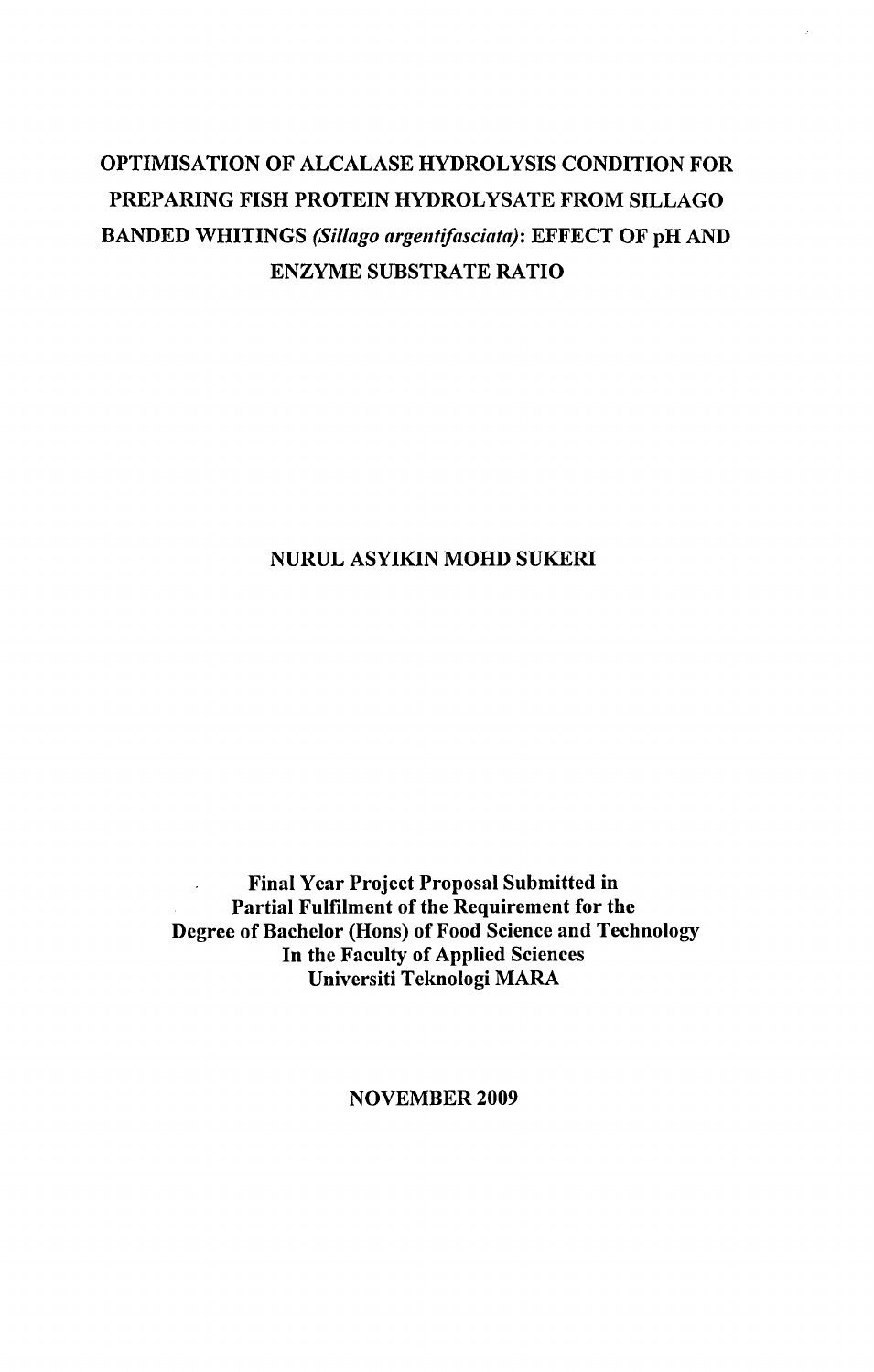This Final Year Project Proposal entitled **"Optimisation of Alcalase hydrolysis condition for preparing fish protein hydrolysate from Sillago Banded Whitings** *(Sillago argentifasciata):* **Effect of pH and enzyme substrate ratio"** was submitted by Nurul Asyikin Binti Mohd Sukeri, in partial fulfillment of the requirements for the Degree of Bachelor of Science (Hons) Food Science and Technology, in the Faculty of Applied Science, and was approved by

Dr. Normah Ismail Supervisor B. Sc. (Hons) Food Science and Technology Faculty of Applied Science Universiti Teknologi MARA, Malaysia 40450 Shah Alam, Selangor.

**^Af** 

Madam Azizah binti Othman Project Coordinator B. Sc. (Hons) Food Science and Technology Faculty of Applied Science Universiti Teknologi MARA, Malaysia 40450 Shah Alani, Selangor

Dr. Noriham binti Abdullah Head of Programme B. Sc. (Hons) Food Science and Technology Faculty of Applied Science Universiti Teknologi MARA, Malaysia 40450 Shah Alam, Selangor.

Date:  $10/12/09$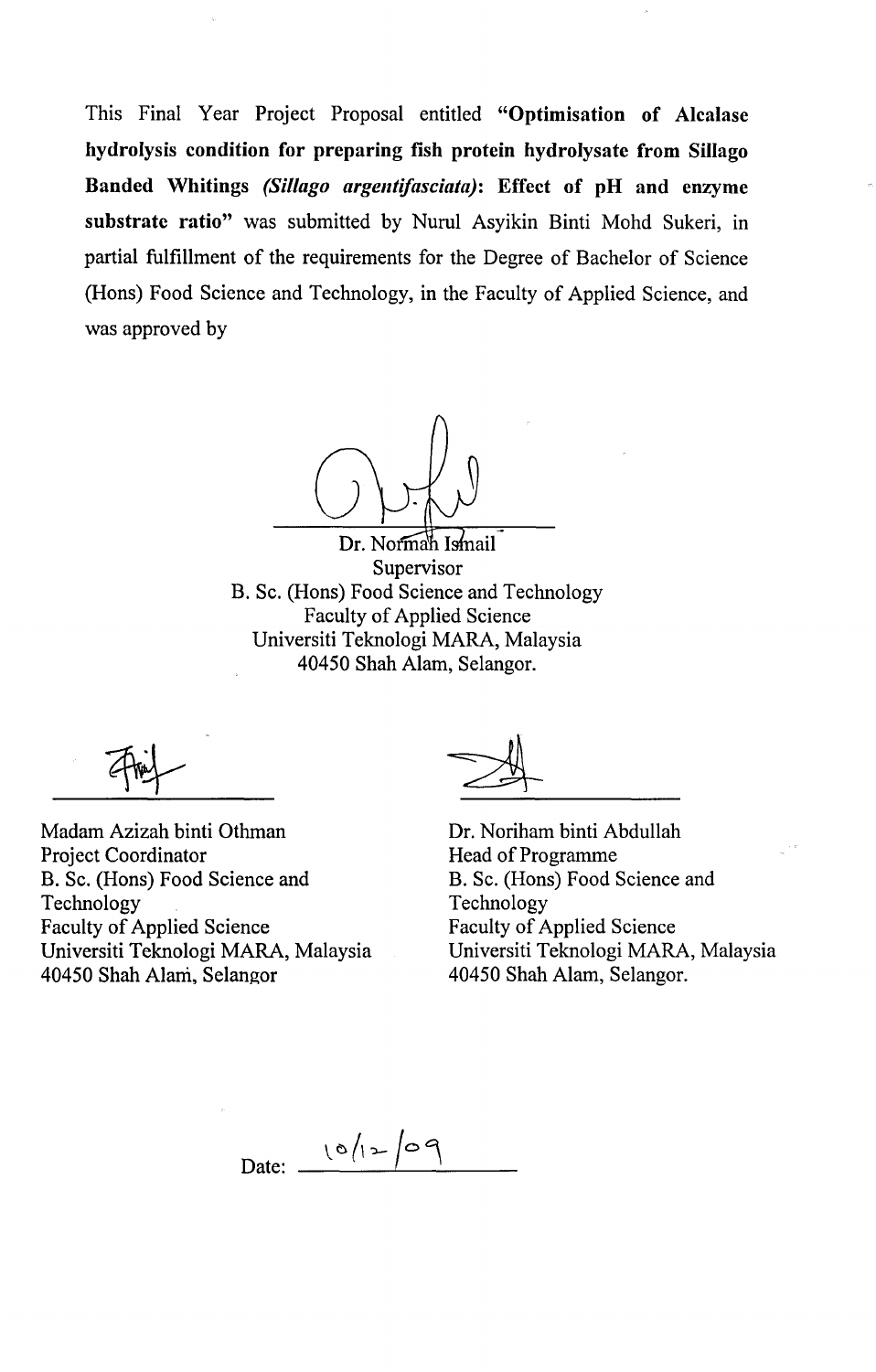#### ACKNOWLEDGEMENTS

In the name of Allah, The Most Gracious and The Most Merciful. Peace and blessing of Allah Al- Mighty to our beloved, final Prophet Muhammad s.a.w and his relatives, all his companions and those who have followed. Alhamdulillah, all praise and thankfulness to Allah s.w.t, The Most Glorious and Omnipotent, with His willingness has allowed me to complete this research project.

Upon completion of this project, I would like to express my gratitude to many parties. My heartfelt thanks goes to my supervisor Dr Normah Ismail, Faculty of Applied Science for the guidance, advice, valuable suggestion, encouragement and moral support throughout the completion of this research project. A billion thanks for Madam Azizah binti Othman as a Project Coordinator of FSG 600 that guides me to complete my research project. Thanks a lot also for Dr. Noriham binti Abdullah as a Head Programme of Faculty of Applied Science who give me more opinion and advice. I am also indebted to my friends that give me more ideas, spend their time for help me and supporting during complete this research project. I would like to thanks for Assistant Science Officer, Pn. Nora and everyone who contributed in this research project.

Nurul Asyikin Mohd Sukeri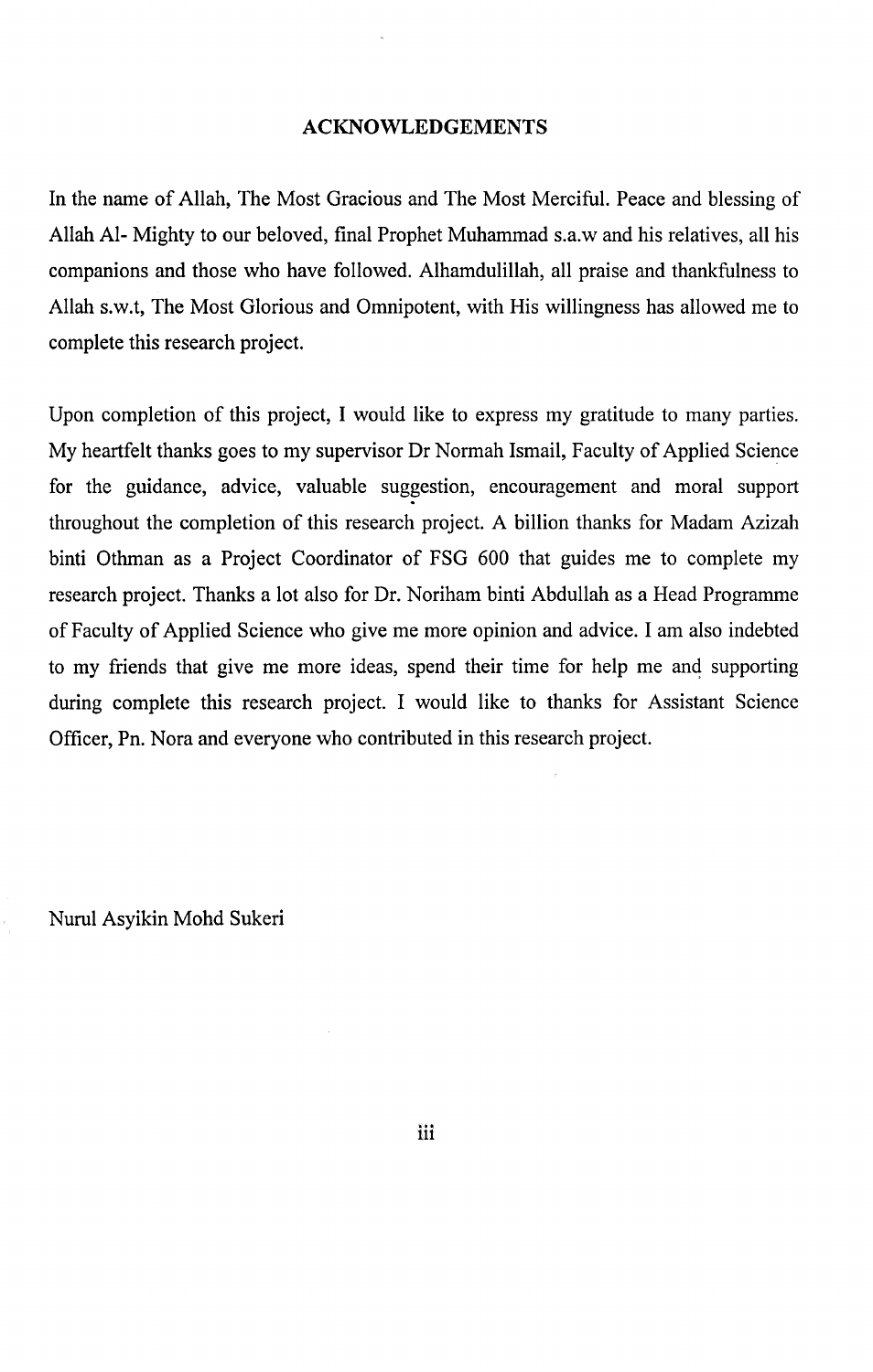### **TABLE OF CONTENTS**

|                              | Page           |
|------------------------------|----------------|
| <b>ACKNOWLEDGEMENTS</b>      | iii            |
| <b>TABLE OF CONTENTS</b>     | iv             |
| <b>LIST OF TABLES</b>        | V              |
| <b>LIST OF FIGURES</b>       | V <sub>1</sub> |
| <b>LIST OF ABBREVIATIONS</b> | vii            |
| <b>ABSTRACT</b>              | viii           |
| <b>ABSTRAK</b>               | 1X             |

# **CHAPTER 1 INTRODUCTION**

| 1.1 Background and problem statement |  |
|--------------------------------------|--|
| 1.2 Significance of study            |  |
| 1.3 Objectives of study              |  |

## **CHAPTER 2 LITERATURE REVIEW**

 $\mathcal{L}^{\text{max}}_{\text{max}}$  and

 $\cdot$ 

| 2.1 Definition of fish and about the fish                          |    |
|--------------------------------------------------------------------|----|
| 2.2 Silver-banded whiting fish (Sillago argentifasciata)           | h  |
| 2.3 Tips for handling the fresh fish                               |    |
| 2.4 Composition in fish                                            | Я  |
| 2.5 Important protein and non protein nitrogenous compound in fish | 10 |
| 2.5.1 Protein from fish and fish products                          |    |

 $\rightarrow$ 

 $\sim 6$